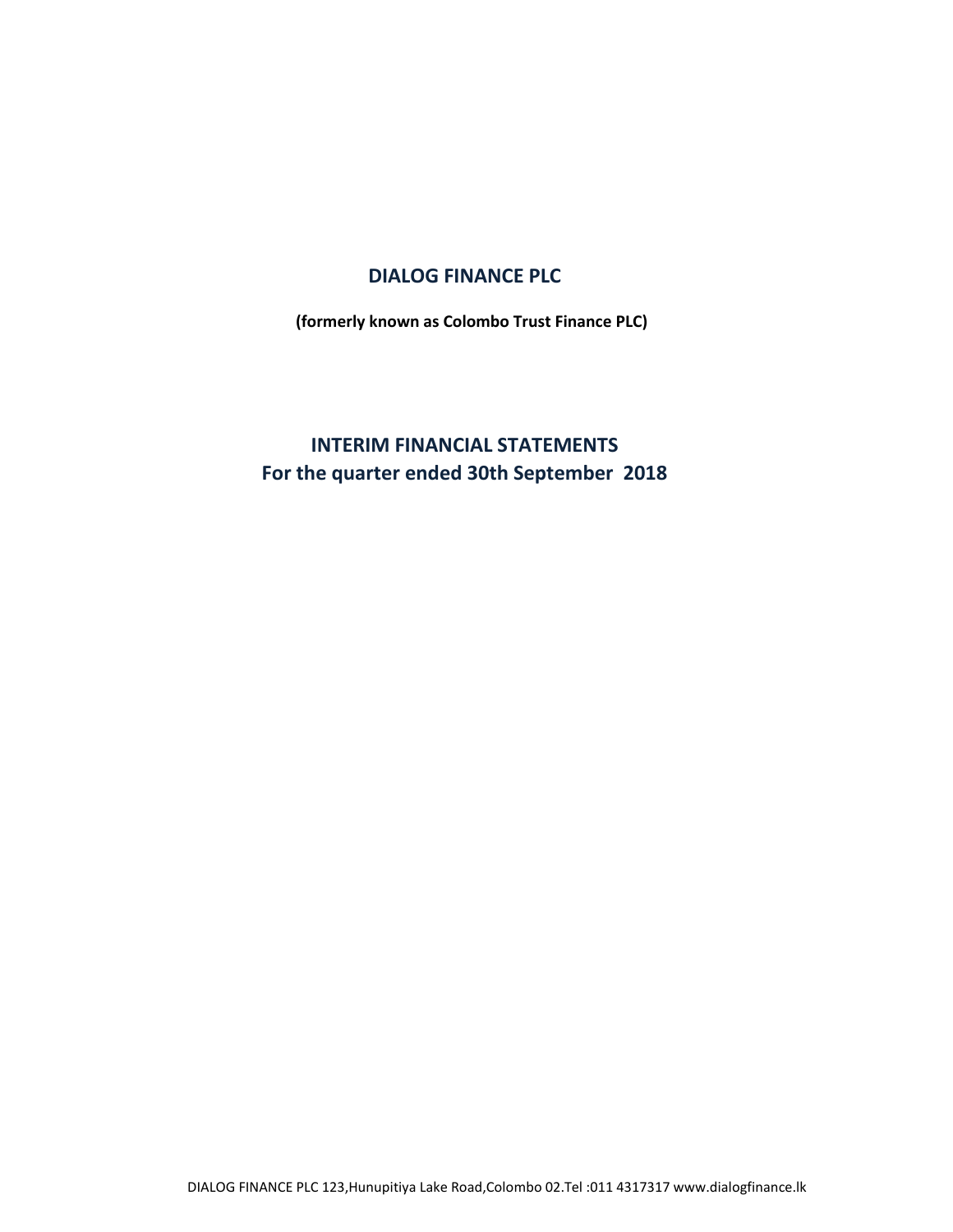|                                                                    | <b>DIALOG FINANCE PLC</b>                |                  |                 |                       |                  |                 |
|--------------------------------------------------------------------|------------------------------------------|------------------|-----------------|-----------------------|------------------|-----------------|
|                                                                    | <b>Statement of Comprehensive Income</b> |                  |                 |                       |                  |                 |
|                                                                    | For the period ended 30-09-2018          |                  |                 |                       |                  |                 |
|                                                                    |                                          |                  |                 |                       |                  |                 |
|                                                                    | For the Six months ended                 |                  | <b>Variance</b> | For the quarter ended |                  | <b>Variance</b> |
|                                                                    | (Unaudited)                              | (Unaudited)      |                 | (Unaudited)           | (Unaudited)      |                 |
|                                                                    | 30-Sep-18<br>Rs.                         | 30-Sep-17<br>Rs. | $\frac{6}{6}$   | 30-Sep-18<br>Rs.      | 30-Sep-17<br>Rs. | $\frac{6}{6}$   |
| Interest income                                                    | 109,514,500                              | 103,319,725      | 6               | 64,387,097            | 52,597,184       | 22              |
| Interest expense                                                   | (42, 797, 322)                           | (48,591,037)     | (12)            | (21, 333, 179)        | (24, 381, 412)   | (13)            |
| <b>Net Interest Income</b>                                         | 66,717,178                               | 54,728,688       | 22              | 43,053,918            | 28,215,772       | 53              |
| Fee and commission income                                          | 58,174,780                               | 1,202,021        | 4,740           | 21,041,094            | 527,926          | 3,886           |
| Fee and commission expenses                                        |                                          | (25,000)         | (100)           |                       |                  |                 |
| Net fee and commission income                                      | 58,174,780                               | 1,177,021        | 4,843           | 21,041,094            | 527,926          | 3,886           |
| Net (loss) / gain from financial instruments at fair value through |                                          |                  |                 |                       |                  |                 |
| profit or loss                                                     | (529, 413)                               | 508,678          | (204)           | (223,101)             | 236,285          | (194)           |
| Other operating income                                             | 3,193,689                                | 3,966,364        | (19)            | 1,635,675             | 2,020,191        | (19)            |
| Impairment expenses for loans and advances and other losses        | (74, 473, 645)                           | (1,047,689)      | 7,008           | (63,207,139)          | (829, 820)       | 7,517           |
| Net operating income                                               | 53,082,589                               | 59,333,062       | (11)            | 2,300,447             | 30,170,354       | (92)            |
| <b>Operating Expenses</b>                                          |                                          |                  |                 |                       |                  |                 |
| Personnel cost                                                     | (59, 524, 486)                           | (25,355,094)     | 135             | (29, 943, 912)        | (12,780,263)     | 134             |
| Depreciation and amortization of property plant and equipment      | (2,530,021)                              | (2,848,977)      | (11)            | (1,252,004)           | (1,402,110)      | (11)            |
| General and administrative expenses                                | (26, 213, 949)                           | (18, 858, 385)   | 39              | (13,726,146)          | (9,974,848)      | 38              |
| Operating (loss) / profit before VAT on financial services and     |                                          |                  |                 |                       |                  |                 |
| <b>Income Tax</b>                                                  | (35, 185, 867)                           | 12,270,606       | (387)           | (42, 621, 615)        | 6,013,132        | (809)           |
|                                                                    |                                          |                  |                 |                       |                  |                 |
| Value added tax (VAT) on financial services                        |                                          | (4,717,440)      | (100)           | 2,001,492             | (2,463,825)      | (181)           |
| (Loss) / Profit before Tax for the Period                          | (35, 185, 867)                           | 7,553,166        | (566)           | (40,620,124)          | 3,549,307        | (1,244)         |
| Income tax reversal / (expense)                                    |                                          | (3,260,570)      | (100)           | 1,521,592             | (1,457,809)      | (204)           |
| (Loss) / Profit for the Period                                     | (35, 185, 867)                           | 4,292,596        | (920)           | (39,098,532)          | 2,091,498        | (1,969)         |
| <b>Other Comprehensive Income</b>                                  |                                          |                  |                 |                       |                  |                 |
| Actuarial gains/(losses) on defined benefit plans                  |                                          |                  |                 | ٠                     |                  |                 |
| Deferred tax on actuarial gain                                     |                                          |                  |                 |                       |                  |                 |
| Total Comprehensive (Loss) / Income for the Period                 | (35, 185, 867)                           | 4,292,596        | (920)           | (39,098,532)          | 2,091,498        | (1,969)         |
| (Loss)/Earnings per share (Annualised)                             | (0.97)                                   | 0.18             |                 | (2.17)                | 0.18             |                 |

# 1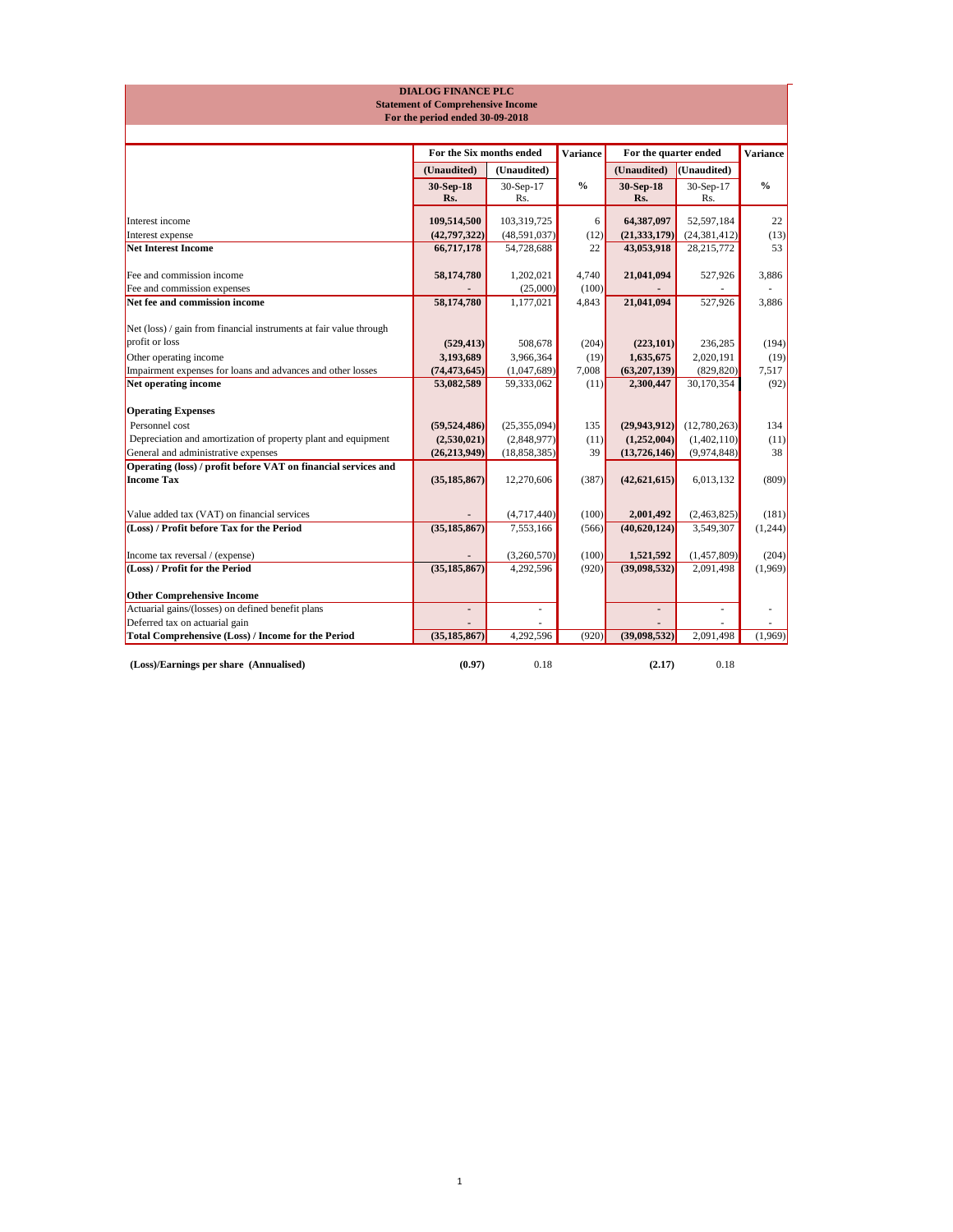## **STATEMENT OF FINANCIAL POSITION DIALOG FINANCE PLC AS AT 30.09.2018**

|                                                       | <b>30th September</b><br>2018<br>(Unaudited)<br>Rs. | 31st March<br>2018<br>(Audited)<br>Rs. |
|-------------------------------------------------------|-----------------------------------------------------|----------------------------------------|
| <b>ASSETS</b>                                         |                                                     |                                        |
| Cash and cash equivalents                             | 34,355,082                                          | 33,074,004                             |
| Placements with Financial Institutions                | 399,000,000                                         | 207,706,325                            |
| Investment in repurchase agreement                    | 14,680,298                                          | 26,609,192                             |
| Financial assets at fair value through profit or loss | 1,038,821                                           | 1,568,234                              |
| Loans and receivables-Leases                          | 146,806,789                                         | 224,445,936                            |
| Loans and receivables-Hire purchase                   | 6,911,415                                           | 15,209,436                             |
| Loans and receivables-Other                           | 1,006,115,386                                       | 611,281,652                            |
| Financial investments - Available-for-sale            | 345,775                                             | 345,775                                |
| Financial investments - Held To Maturity              | 63,880,980                                          | 60,468,036                             |
| Property, plant and equipment                         | 102,831,477                                         | 27,677,460                             |
| Intangible assets                                     | 5,475,131                                           | 6,335,371                              |
| Amount due from related parties                       | 67,230,077                                          |                                        |
| Other assets                                          | 58,623,312                                          | 26,426,891                             |
| Deferred tax assets                                   | 19,455,168                                          | 19,455,168                             |
| <b>Total Assets</b>                                   | 1,926,749,711                                       | 1,260,603,480                          |
| <b>LIABILITIES</b>                                    |                                                     |                                        |
| Amount due to customers and banks                     | 445, 485, 454                                       | 536,421,636                            |
| Amount due to related parties                         | 431,540,277                                         | 294,143,089                            |
| Retirement benefit obligations                        | 7,443,965                                           | 6,797,372                              |
| Trade and other payables                              | 69,525,798                                          | 13,224,993                             |
| <b>Total Liabilities</b>                              | 953,995,494                                         | 850,587,090                            |
| <b>CAPITAL AND RESERVES</b>                           |                                                     |                                        |
| Stated capital                                        | 907,812,365                                         | 309,888,671                            |
| Statutory reserve fund                                | 11,360,719                                          | 11,360,719                             |
| Other reserves                                        | 60,000,000                                          | 60,000,000                             |
| Retained earnings                                     | (6,418,867)                                         | 28,767,000                             |
| <b>Total Capital and Reserves</b>                     | 972,754,217                                         | 410,016,390                            |
| <b>Total Equity and Liabilities</b>                   | 1,926,749,711                                       | 1,260,603,480                          |
| Net Assets Per Share Rs.                              | 13.47                                               | 8.81                                   |

*It is certified that the financial statements have been prepared in compliance with the requirements of the Companies Act No. 07 of 2007.*

**Udeshika Koswatta Asanga Priyadarshana Manager Finance(Sgd) Director/Chief Executive Officer (Sgd)**

The Board of Directors is responsible for the preparation of these Financial Statements. Approved and signed for on behalf of the Board:

**12-Nov-18 Colombo**

**Director (Sgd) Director (Sgd)**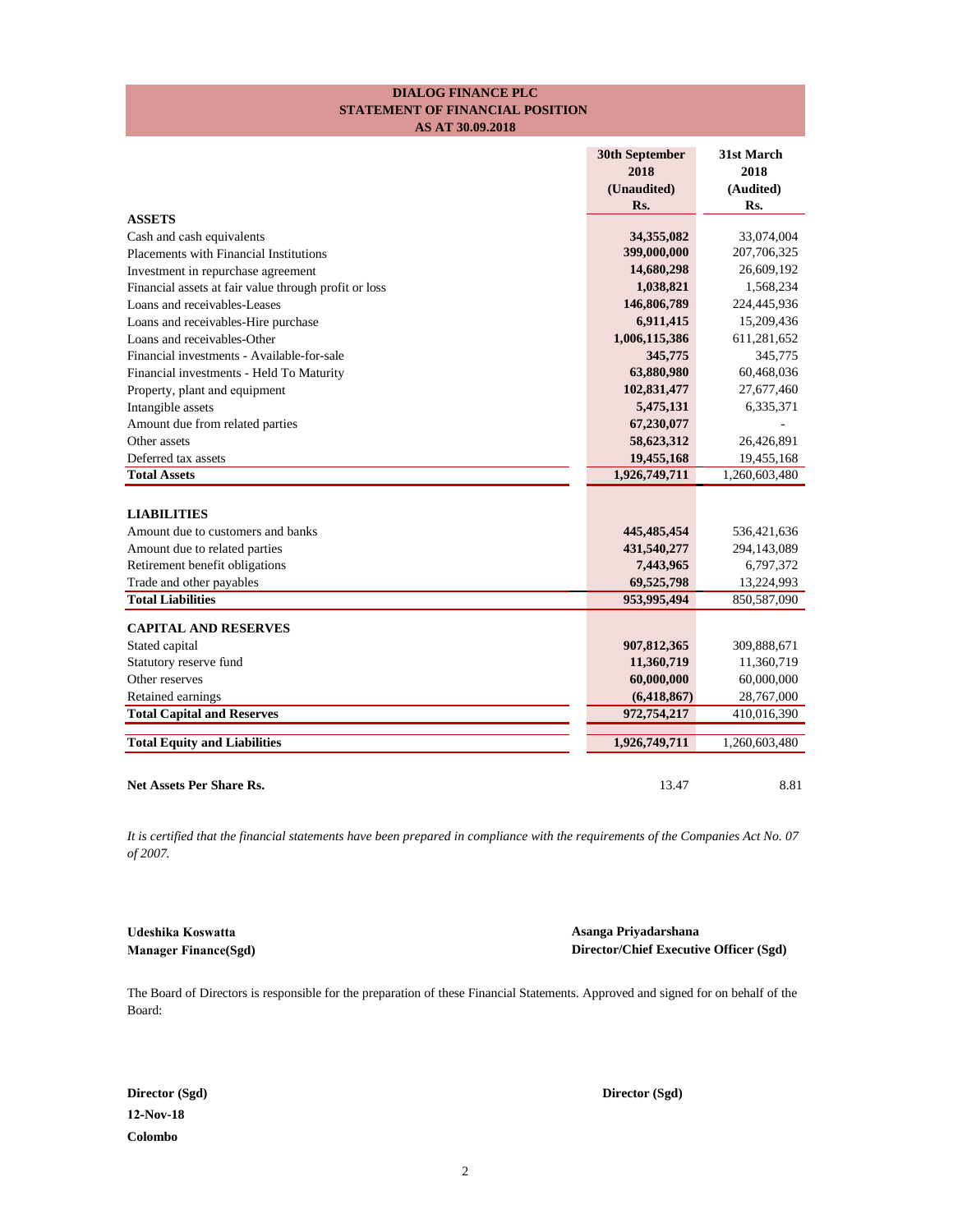# **DIALOG FINANCE PLC STATEMENT OF CHANGES IN EQUITY For the Period ended 30.09.2018**

| For the Six months ended (Unaudited)                                     | <b>Stated Capital</b><br>Rs. | <b>Retained</b><br><b>Earnings</b><br>Rs. | <b>Statutory</b><br><b>Reserve Fund</b><br>Rs. | <b>Revaluation</b><br><b>Reserve</b><br>Rs. | <b>General</b><br><b>Reserve</b><br>Rs. | <b>Total</b><br>Rs.      |
|--------------------------------------------------------------------------|------------------------------|-------------------------------------------|------------------------------------------------|---------------------------------------------|-----------------------------------------|--------------------------|
|                                                                          |                              |                                           |                                                |                                             |                                         |                          |
| Balance as at 01st April 2018 (Opening balance)                          | 309,888,671                  | 28,767,000                                | 11,360,719                                     | $\overline{\phantom{a}}$                    | 60,000,000                              | 410,016,390              |
| Rights Issue During the Period                                           | 597,923,694                  |                                           |                                                |                                             | $\overline{\phantom{0}}$                | 597,923,694              |
| Profit for the Period                                                    |                              | (35, 185, 867)                            |                                                |                                             | $\overline{\phantom{0}}$                | (35, 185, 867)           |
| Balance as at 30th September 2018 (Closing balance)                      | 907,812,365                  | (6,418,867)                               | 11,360,719                                     |                                             | 60,000,000                              | 972,754,217              |
| Balance as at 01st April 2017 (Opening balance)<br>Profit for the Period | 309,888,671                  | 51,749,099<br>4,292,596                   | 11,360,719                                     | 14,187,500                                  | 60,000,000                              | 447,185,989<br>4,292,596 |
| Balance as at 30th September 2017 (Closing balance)                      | 309,888,671                  | 56,041,695                                | 11,360,719                                     | 14,187,500                                  | 60,000,000                              | 451,478,585              |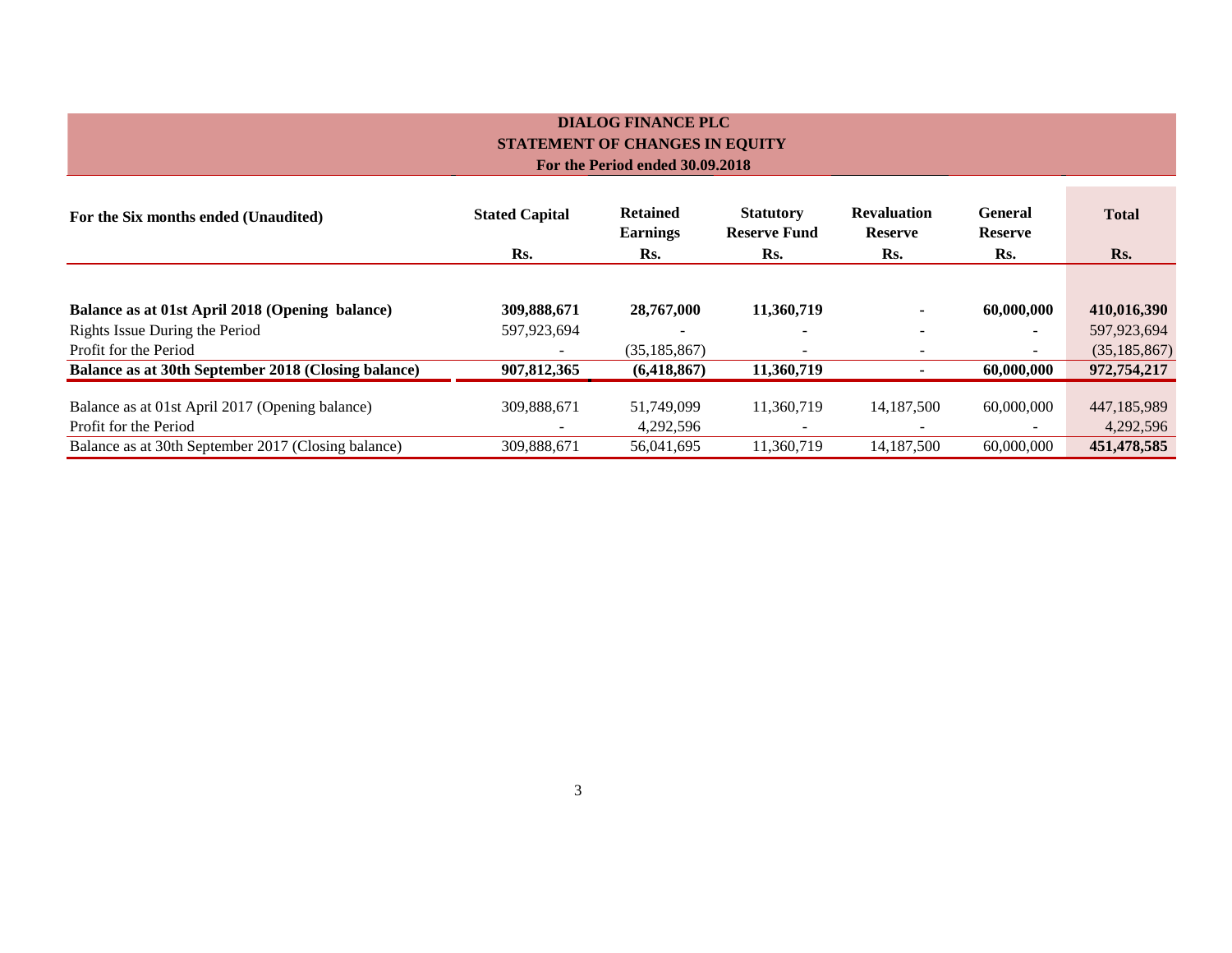# **DIALOG FINANCE PLC STATEMENT OF CASH FLOWS For the Period Ended 30.09.2018**

| For the Six months period Ended                                                 | <b>30th September</b><br>2018<br>Rs. | <b>30th September</b><br>2017<br>Rs. |
|---------------------------------------------------------------------------------|--------------------------------------|--------------------------------------|
| <b>Cash Flows From Operating Activities</b>                                     | (Unaudited)                          | (Unaudited)                          |
| (Loss)/Profit Before Income Tax                                                 | (35, 185, 867)                       | 7,553,166                            |
| <b>Adjustment For,</b>                                                          |                                      |                                      |
| Depreciation and amortization                                                   | 2,530,021                            | 2,848,977                            |
| (Profit)/loss on assets held for sale                                           |                                      | (378, 944)                           |
| Provision for retirement benefits obligation                                    | 646,590                              | 537,629                              |
| Net gain/(loss) from financial instruments at fair value through profit or loss | 529,413                              | (508, 678)                           |
| Impairment on loans and advances                                                | 74,473,645                           | 1,047,689                            |
| <b>Operating Profit Before Working Capital Changes</b>                          | 42,993,802                           | 11,099,839                           |
| (Increase) in loans and advances                                                | (383, 370, 210)                      | 40,749,775                           |
| (Increase) /Decrease in other assets                                            | (99, 426, 498)                       | (217, 876)                           |
| (Decrease) / Increase in deposits from customers                                | 46,461,006                           | 239, 374, 264                        |
| Increase/ (Decrease) in trade and other payables                                | 56,300,807                           | 4,683,705                            |
| <b>Cash (used in) /Generated from Operations</b>                                | (337, 041, 093)                      | 295,689,707                          |
| Payment of retirement gratuity                                                  |                                      |                                      |
| Income tax paid                                                                 |                                      |                                      |
| <b>Net Cash Flows Used In Operating Activities</b>                              | (337, 041, 093)                      | 295,689,707                          |
| <b>Cash Flows from Investing Activities</b>                                     |                                      |                                      |
| Proceeds from sale of assets held for sale                                      |                                      | 1,075,000                            |
| Acquisition of property plant & equipment                                       | (76,823,798)                         | (683, 556)                           |
| Net Investment in treasury bills                                                | (3,412,944)                          | (15,318,094)                         |
| Net cash flow from securities purchased under repurchased agreement             | 11,928,894                           | 4,671,939                            |
| Net Placements with Financial Institutions                                      | (191, 293, 675)                      |                                      |
| <b>Net Cash Flows Used In Investing Activities</b>                              | (259, 601, 523)                      | (10, 254, 711)                       |
| <b>Cash Flows from Financing Activities</b>                                     |                                      |                                      |
| Net cash received on right issue                                                | 597,923,694                          |                                      |
| <b>Net Cash Flows from Financing Activities</b>                                 | 597,923,694                          |                                      |
| <b>Net Increase in Cash and Cash Equivalents</b>                                | 1,281,078                            | 285,434,996                          |
| Cash and Cash Equivalents at the Beginning of the Year                          | 33,074,004                           | 16,557,401                           |
| Bank Overdraft at the Beginning of the Year                                     |                                      | (254, 143, 054)                      |
| Cash and cash equivalents at the end of the period                              | 34,355,082                           | 47,849,343                           |
| Analysis of cash and cash equivalents at the end of the Period                  |                                      |                                      |
| Cash and bank balances                                                          | 34,355,082                           | 47,849,343                           |
|                                                                                 | 34,355,082                           | 47,849,343                           |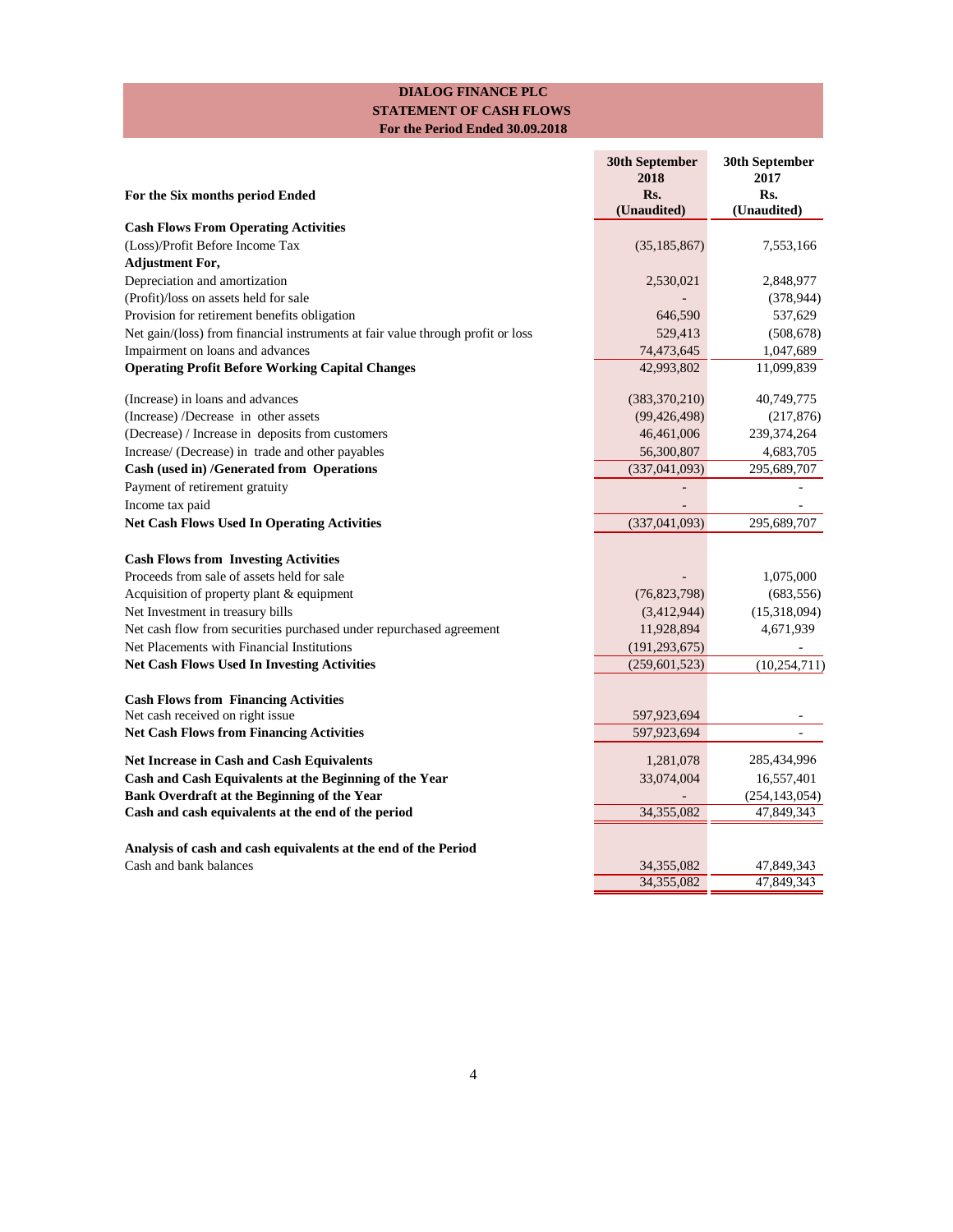## **FINANCIAL REPORTING BY SEGMENT**

| For the Six months ended<br>30th September | <b>Leasing &amp; Hire purchase</b> |             | <b>Treasury/Investments</b> |             |             | <b>Margin Trading</b> | <b>Business Loan</b> |             | <b>Other loan and advance</b> |             | <b>Device Financing</b> |                          | <b>Unallocated</b> |             | <b>Total</b>   |                |
|--------------------------------------------|------------------------------------|-------------|-----------------------------|-------------|-------------|-----------------------|----------------------|-------------|-------------------------------|-------------|-------------------------|--------------------------|--------------------|-------------|----------------|----------------|
|                                            | 2018<br>Rs.                        | 2017<br>Rs. | 2018<br>Rs.                 | 2017<br>Rs. | 2018<br>Rs. | 2017<br>Rs.           | 2018<br>Rs.          | 2017<br>Rs. | 2018<br>Rs.                   | 2017<br>Rs. | 2,018<br>Rs.            | 2017<br>Rs.              | 2018<br>Rs.        | 2017<br>Rs. | 2018<br>Rs.    | 2017<br>Rs.    |
| Net interest income                        | 10,329,753                         | 16,514,110  | 13,353,121                  | (1,768,484) | 4,703,579   | 7,017,193             | 15,274,854           | 21,922,592  | 7,412,157                     | 11,043,277  | 15,643,714              | $\sim$                   |                    |             | 66,717,178     | 54,728,688     |
| Net Fees and commission income             | 109,171                            | 225,586     |                             |             |             |                       |                      |             | 183,970                       | 726,658     | 57,881,639              |                          |                    | 224,777     | 58,174,780     | 1,177,021      |
| Other income                               | 1,849,863                          | 2,040,248   | (279, 217)                  | 508,678     |             |                       | 169,395              | 228,232     | 870,830                       | 447,079     |                         |                          | 53,405             | 1,250,805   | 2,664,276      | 4,475,042      |
| Operating income by segment                | 12,288,787                         | 18,779,944  | 13,073,904                  | (1,259,806) | 4,703,579   | 7,017,193             | 15,444,249           | 22,150,824  | 8,466,957                     | 12,217,014  | 73,525,353              | $\sim$                   | 53,405             | 1,475,582   | 127,556,234    | 60,380,751     |
| <b>Total Operating income/(Loss)</b>       | 12,288,787                         | 18,779,944  | 13,073,904                  | (1,259,806) | 4,703,579   | 7,017,193             | 15,444,249           | 22,150,824  | 8,466,957                     | 12,217,014  | 73,525,353              |                          | 53,405             | 1,475,582   | 127,556,234    | 60,380,751     |
| Impairment (expenses)/reversal             | (5,179,152)                        | 3,165,158   | $\sim$                      |             | 29,082      | (756, 868)            | (33.193.350)         | (1,462,767) | (17, 417, 104)                | (1,993,212) | (18,713,121)            | $\overline{\phantom{a}}$ |                    |             | (74, 473, 645) | (1,047,689)    |
| Net operating income                       | 7,109,635                          | 21,945,102  | 13,073,904                  | (1,259,806) | 4,732,661   | 6,260,325             | (17,749,101)         | 20,688,057  | (8,950,147)                   | 10,223,802  | 54,812,232              | $\sim$                   | 53,405             | 1,475,582   | 53,082,589     | 59,333,062     |
| Operating expenses                         | (2,315,355)                        | (4,861,680) | (7,731,509)                 | (2,096,270) | (874, 179)  | (2,474,375)           | (2,880,610)          | (6,072,362) | (1,952,708)                   | (3,353,698) | (10, 459, 588)          |                          |                    |             | (26, 213, 949) | (18, 858, 385) |
| Depreciation & amortization                | (223, 465)                         | (734, 465)  | (746,201)                   | (316, 688)  | (84,371)    | (373, 809)            | (278, 020)           | (917, 365)  | (188, 464)                    | (506, 650)  | (1,009,500)             | $\overline{\phantom{a}}$ |                    |             | (2,530,021)    | (2,848,977)    |
| <b>Segment result</b>                      | 4,570,815                          | 16,348,957  | 4,596,194                   | (3,672,764) | 3,774,111   | 3,412,141             | (20,907,731)         | 13,698,330  | (11,091,319)                  | 6,363,454   | 43,343,144              | $\sim$                   | 53,405             | 1,475,582   | 24,338,619     | 37,625,700     |
| Personnel expenses                         |                                    |             |                             |             |             |                       |                      |             |                               |             |                         |                          |                    |             | (59, 524, 486) | (25, 355, 094) |
| (Loss)/Profit from operations              |                                    |             |                             |             |             |                       |                      |             |                               |             |                         |                          |                    |             | (35, 185, 867) | 12,270,606     |
| VAT on Financial services                  |                                    |             |                             |             |             |                       |                      |             |                               |             |                         |                          |                    |             |                | (4,717,440)    |
| Income tax expense                         |                                    |             |                             |             |             |                       |                      |             |                               |             |                         |                          |                    |             |                | (3,260,570)    |
| Net profit for the period                  |                                    |             |                             |             |             |                       |                      |             |                               |             |                         |                          |                    |             | (35, 185, 867) | 4,292,596      |
| <b>Other information</b>                   |                                    |             |                             |             |             |                       |                      |             |                               |             |                         |                          |                    |             |                |                |
| Segment assets                             | 153,718,204                        | 314,863,746 | 513,300,956                 | 135,763,622 | 58,037,438  | 160,251,379           | 191,245,931          | 393,272,760 | 129,641,821                   | 217,200,161 | 694,420,273             |                          | 186,385,088        | 71,712,523  | 1,926,749,711  | 1,293,064,191  |
| Total assets                               | 153,718,204                        | 314,863,746 | 513,300,956                 | 135,763,622 | 58,037,438  | 160,251,379           | 191,245,931          | 393,272,760 | 129,641,821                   | 217,200,161 | 694,420,273             |                          | 186,385,088        | 71,712,523  | 1,926,749,711  | 1,293,064,191  |
|                                            |                                    |             |                             |             |             |                       |                      |             |                               |             |                         |                          |                    |             |                |                |
| Segment liabilities                        | 84.261.926                         | 216,960,277 | 281,370,232                 | 93,549,395  | 31,813,709  | 110,422,950           | 104.833.064          | 270.988.858 | 71,064,255                    | 149,664,126 | 380,652,308             |                          |                    |             | 953,995,494    | 841,585,606    |
| <b>Total liabilities</b>                   | 84,261,926                         | 216,960,277 | 281,370,232                 | 93,549,395  | 31,813,709  | 110,422,950           | 104,833,064          | 270,988,858 | 71,064,255                    | 149,664,126 | 380,652,308             |                          |                    |             | 953,995,494    | 841,585,606    |

# **DIALOG FINANCE PLC FINANCIAL REPORTING BY SEGMENT For the Period ended 30.09.2018**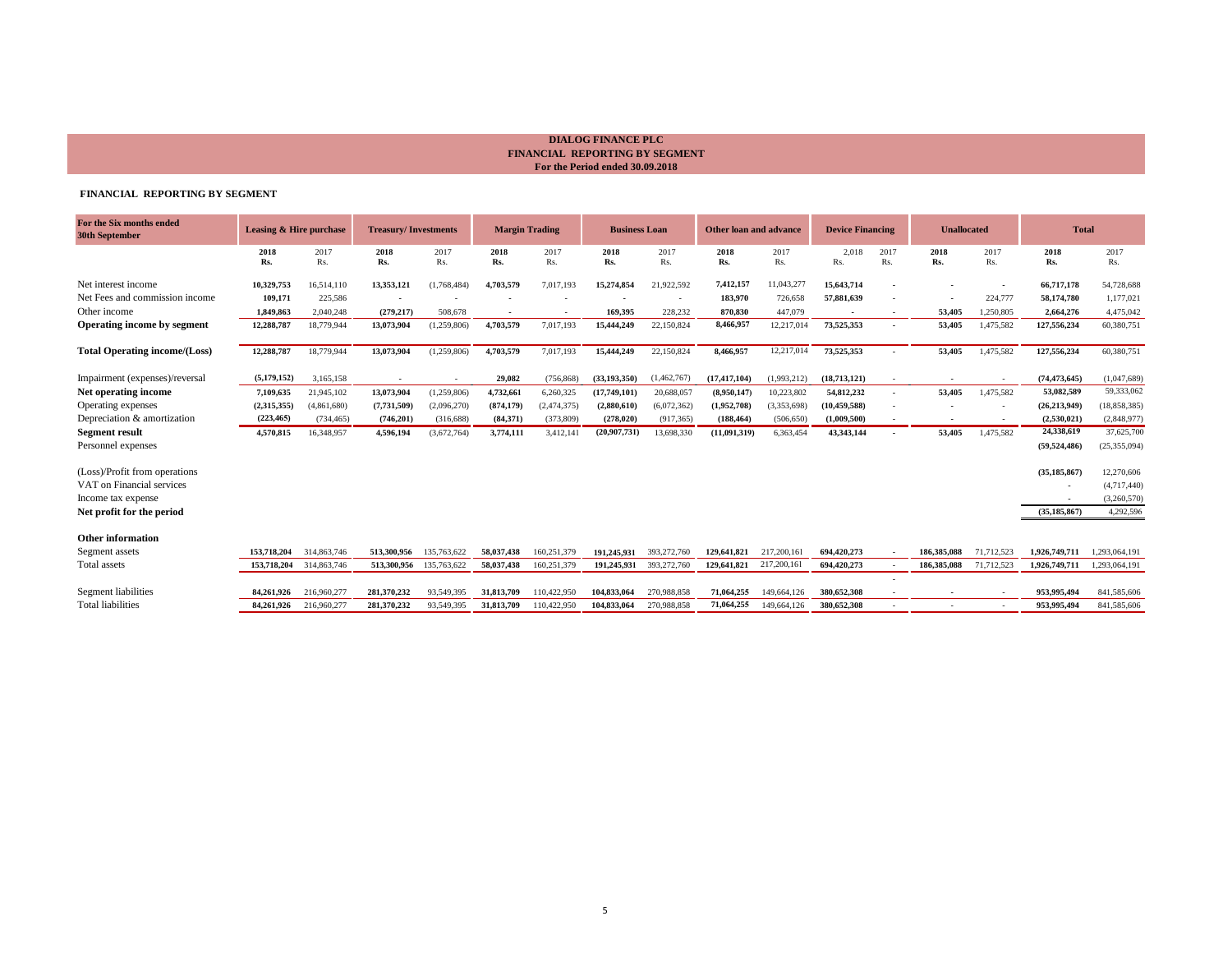# *DIALOG FINANCE PLC Notes to the financial statements*

## **INFORMATION ON ORDINARY SHARES OF THE COMPANY**

#### **Market Price Per Share**

Market Prices per ordinary share for the quarter ended 30th September 2018 were as follows;

|                          | Rs.   |
|--------------------------|-------|
| <b>Highest Price</b>     | 50.90 |
| <b>Lowest Price</b>      | 30.20 |
| <b>Last Traded Price</b> | 46.90 |

### **SHAREHOLDERS' INFORMATION**

### **Twenty Largest Shareholders as at 30th September 2018**

|                |                                                    |                     | $%$ of  |
|----------------|----------------------------------------------------|---------------------|---------|
|                |                                                    | <b>No of Shares</b> | Holding |
| $\mathbf{1}$   | Dialog Axiata PLC                                  | 71,421,450          | 98.88%  |
| $\overline{2}$ | Mr.R.C.J Goonewardene                              | 106,294             | 0.15%   |
| 3              | Mr.L.C.Y Welikala                                  | 22,600              | 0.03%   |
| $\overline{4}$ | Mr.P.S.M Fernando                                  | 22,173              | 0.03%   |
| 5              | Mr. R.E Rambukwella                                | 20,647              | 0.03%   |
| 6              | Mrs.A.A.Raaymakers                                 | 19,802              | 0.03%   |
| 7              | Mr.K Nandasiri / T.B.Ratna Sujeewa Tennakoon Banda | 18,632              | 0.03%   |
| 8              | Mr.B.C.V Mendis                                    | 15,727              | 0.02%   |
| 8              | Mr.B.C.N Mendis                                    | 15,727              | 0.02%   |
| 10             | Mr.Gunawardena                                     | 15,401              | 0.02%   |
| 11             | Mr.S.L Paranamange                                 | 13,700              | 0.02%   |
| 11             | Mr.W.S Perera / MRS. H.M.C.M. Perera               | 12,911              | 0.02%   |
| 11             | Mr.R.L.G Fernando                                  | 12,000              | 0.02%   |
| 14             | Mr.N.S Wijesekara                                  | 11,813              | 0.02%   |
| 15             | Mr.O.W.D Yasapala                                  | 11,000              | 0.02%   |
| 16             | Mr.H.V.S.M Navaratne                               | 10,000              | 0.01%   |
| 17             | Mr.T.D Mahaliyana                                  | 9,940               | 0.01%   |
| 18             | Mr.T Thiruthtanigainathan                          | 9,763               | 0.01%   |
| 19             | Mr.T Nagarajan                                     | 8,500               | 0.01%   |
| 20             | Mrs.R.L Bennan                                     | 7,963               | 0.01%   |
|                |                                                    | 71,786,043          | 99.38%  |
|                | Others                                             | 447,773             | 0.62%   |
|                | <b>Total</b>                                       | 72,233,816          | 100.00% |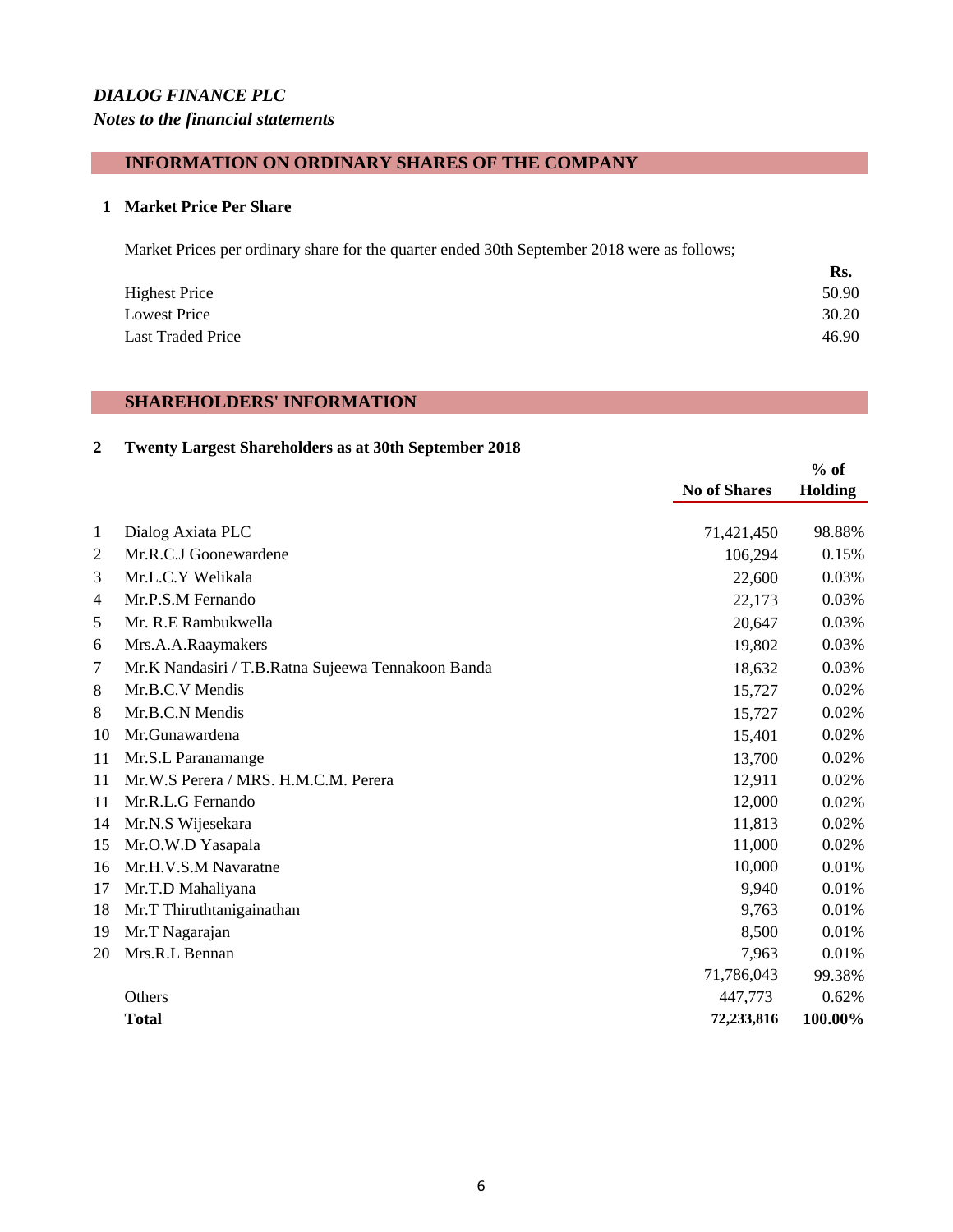# *DIALOG FINANCE PLC Notes to the financial statements*

#### **3 Directors'/ CEO's Holding in Shares as at 30th September 2018 2018**

| Public holding percentage | 1.12%             | 1.13%         |
|---------------------------|-------------------|---------------|
| 4 Public shareholding     | 30 September 2018 | 31 March 2018 |
| Mr. M.K.A.Priyadarshana   |                   |               |
| Mr. L. D. R. Hettiaratchi |                   |               |
| Mr. P.P Edirisinghe       |                   |               |
| Mr. A.S.Abeykoon          |                   |               |
| Mr. W.V.S.D. Weerasinghe  |                   |               |
| Mr. S.S.H.Wijayasuriya    |                   |               |
|                           |                   |               |

Number of public shareholders 803 544

Float Adjusted Market Capitalization as at 30th September 2018 - Rs. 37,942,978.87

The Company is not compliant with the Minimum Public Holding requirement under Option 2 of Rule 7.13.1(b) of the Listing Rules of the Colombo Stock Exchange ("CSE"). However, the Company, by letter dated 17 May 2018, requested for a waiver from the CSE under Rule 7.13.3(iii). By letter dated 7 August 2018, the CSE, with the concurrence of the Securities and Exchange Commission of Sri Lanka, granted an exemption to the Company with having to comply with the maintenance of the minimum public holding requirement, until 31 December 2018, subject to the Company making the appropriate disclosures to the market in this regard.

#### **EXPLANATORY NOTES**

#### **5** Events after the reporting period

No material events occurred after the balance sheet date that require adjustments to or disclosure in, the Financial Statements.

**6** There were no material contingent liabilities as at the reporting date which require adjustments to/or disclosures in the Financial Statements.

- **7** These Interim Financial Statements of the Company have been prepared based on the Sri Lanka Accounting Standards that came into effect from 01st April 2012 (SLFRS/LKAS). There were no changes to the Accounting Policies since the publication of the Audited Financial Statements for the year ended 31st March 2018.
- **8** Further, these Interim Financial Statements have been prepared in compliance with the requirements of Sri Lanka Accounting Standard LKAS 34 on 'Interim Financial Reporting.

#### **9 "SLFRS 9 - Financial Instruments**

The Sri Lanka Accounting Standard, SLFRS 9 - Financial Instruments, which replaces the existing guidance on LKAS 39 on "Financial Instruments: Recognition and Measurement" has become effective for annual reporting periods beginning on or after 01 January 2018.

Based on the "Statement of Alternative Treatment (SoAT) on the Figures in the Interim Financial Statements" issued by The Institute of Chartered Accountants of Sri Lanka entities are granted with the option to prepare Interim Financial Statements continuing the application of LKAS 39 with disclosures on impact to the Income Statement and Statement of Profit or Loss and Other Comprehensive Income for the period if SLFRS 9 has been applied.

Accordingly, as permitted by the above SoAT, the Company has prepared the Interim Financial Statements for the quarter ended 30 September 2018 based on LKAS 39.

Based on the assessments undertaken to date, the total estimated additional impairment provision on the financial statements for the period ended 30 September 2018 on adoption of SLFRS 9 is expected to be Rs 50.55Mn."

#### **10 Related Party Disclosure**

| Name of the<br>Company             | Relationship                       | <b>Nature of transaction</b>                       | <b>Transactions</b><br><b>During Period</b> | Balance as at (payable)/receivable |                          | The rationale for<br>entering into the |
|------------------------------------|------------------------------------|----------------------------------------------------|---------------------------------------------|------------------------------------|--------------------------|----------------------------------------|
|                                    |                                    |                                                    |                                             | 30 Sep 18                          | <b>31 March 18</b>       | transaction.                           |
| Dialog Axiata PLC                  | Parent                             | <b>Fixed Deposits</b><br>Accrued Interest on fixed | (109, 541, 718)                             |                                    |                          |                                        |
|                                    |                                    | deposits                                           | (1,962,138)                                 | (405, 646, 945)                    | (294,143,089) Funding    |                                        |
| Dialog Axiata PLC                  | Parent                             | <b>Secondment Staff Cost</b>                       | 25,893,332                                  | (25,893,332)                       | $\overline{\phantom{0}}$ | Service fee                            |
| Dialog Axiata PLC                  | Parent                             | <b>Facilitation Fee</b>                            | 8,514,224.8                                 | (8,514,225)                        | $\overline{\phantom{0}}$ | Service fee                            |
| Dialog Device<br>Trading (Pvt) Ltd | Fellow Subsidiary Facilitation Fee |                                                    | 58,715,852                                  | 58,715,852                         |                          | Service fee                            |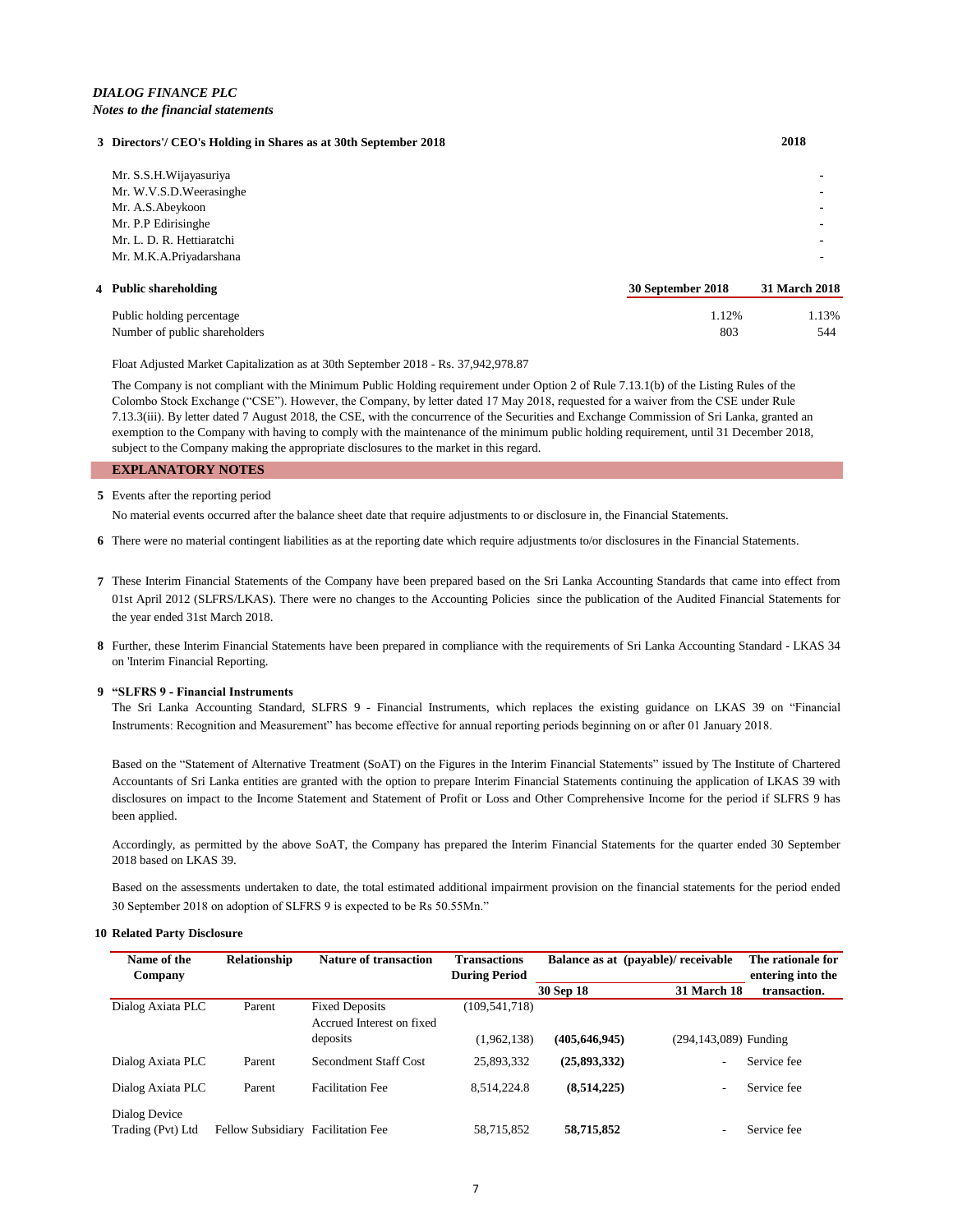### *DIALOG FINANCE PLC*

*Notes to the financial statements*

#### *As at 30th September, 2018*

#### **11 Fair Value of Financial Instruments**

#### **11.1 Valuation models**

The determination of fair value for financial assets and financial liabilities for which there is no observable market price, requires the use of valuation techniques as described in Notes to the Financial Statements for financial instruments that trade infrequently and have little price transparency, fair value is less objective, and requires varying degrees of judgment depending on liquidity, concentration, uncertainty of market factors, pricing assumptions and other risks affecting the specific instrument.

#### **11.2 Valuation Framework**

The Company has an established control framework with respect to the measurement of fair values of investments. The investment committee has overall responsibility for independently verifying the results of trading and investment operations and all significant fair value measurements carried out by the treasury division, which include :

- \* Verification of observable pricing;
- \* Re-performance of model valuations;
- \* Quarterly calibration and back-testing of models against observed market transactions;
- \* Analysis and investigation of significant daily valuation movements; and
- \* Review of significant unobservable inputs, valuation adjustments and significant changes to the fair value measurement of Level 3 as explained below

When third party information, such as broker quotes or pricing services, is used to measure fair value, documents of evidence obtained from third parties to support the conclusion that such valuations meet the requirements of SLFRS/LKAS.

#### **Classification of financial assets and financial liabilities**

| As at 30th September 2018                             | <b>Held for</b><br>trading | <b>Held to</b><br>maturity | <b>Loans</b> and<br>receivables | <b>Available</b><br>for sale | <b>Other</b><br>amortized cost | <b>Total</b>  |
|-------------------------------------------------------|----------------------------|----------------------------|---------------------------------|------------------------------|--------------------------------|---------------|
|                                                       | Rs.                        | Rs.                        | Rs.                             | Rs.                          | Rs.                            | Rs.           |
| <b>Financial assets</b>                               |                            |                            |                                 |                              |                                |               |
| Cash and cash equivalents                             | $\overline{\phantom{a}}$   |                            | 34,355,082                      | $\overline{\phantom{a}}$     | $\overline{\phantom{a}}$       | 34,355,082    |
| Placements with Banks and Financial Institution       |                            | 399,000,000                |                                 |                              |                                | 399,000,000   |
| Securities purchased under repurchase agreements      |                            | $\overline{\phantom{a}}$   | 14,680,298                      | $\overline{\phantom{0}}$     |                                | 14,680,298    |
| Financial assets at fair value through profit or loss | 1,038,821                  |                            |                                 | $\overline{\phantom{0}}$     |                                | 1,038,821     |
| Loans and advances                                    |                            | $\overline{\phantom{a}}$   | 1,159,833,590                   |                              | $\sim$                         | 1,159,833,590 |
| Financial investments available for sale              |                            |                            | $\overline{\phantom{a}}$        | 345,775                      |                                | 345,775       |
| Financial investments held to maturity                | $\overline{\phantom{a}}$   | 63,880,980                 |                                 |                              |                                | 63,880,980    |
| <b>Amount due from Related Parties</b>                |                            |                            | 67,230,077                      |                              |                                | 67,230,077    |
| <b>Total financial assets</b>                         | 1,038,821                  | 462,880,980                | 1,276,099,047                   | 345,775                      |                                | 1,740,364,623 |
| <b>Financial liabilities</b>                          |                            |                            |                                 |                              |                                |               |
| Amount due to customers and banks                     |                            |                            |                                 | $\overline{\phantom{a}}$     | 445,485,454                    | 445,485,454   |
| Amount due to Related Parties                         |                            |                            |                                 |                              | 431,540,277                    | 431,540,277   |
| <b>Total financial liabilities</b>                    |                            |                            |                                 |                              | 877,025,731                    | 877,025,731   |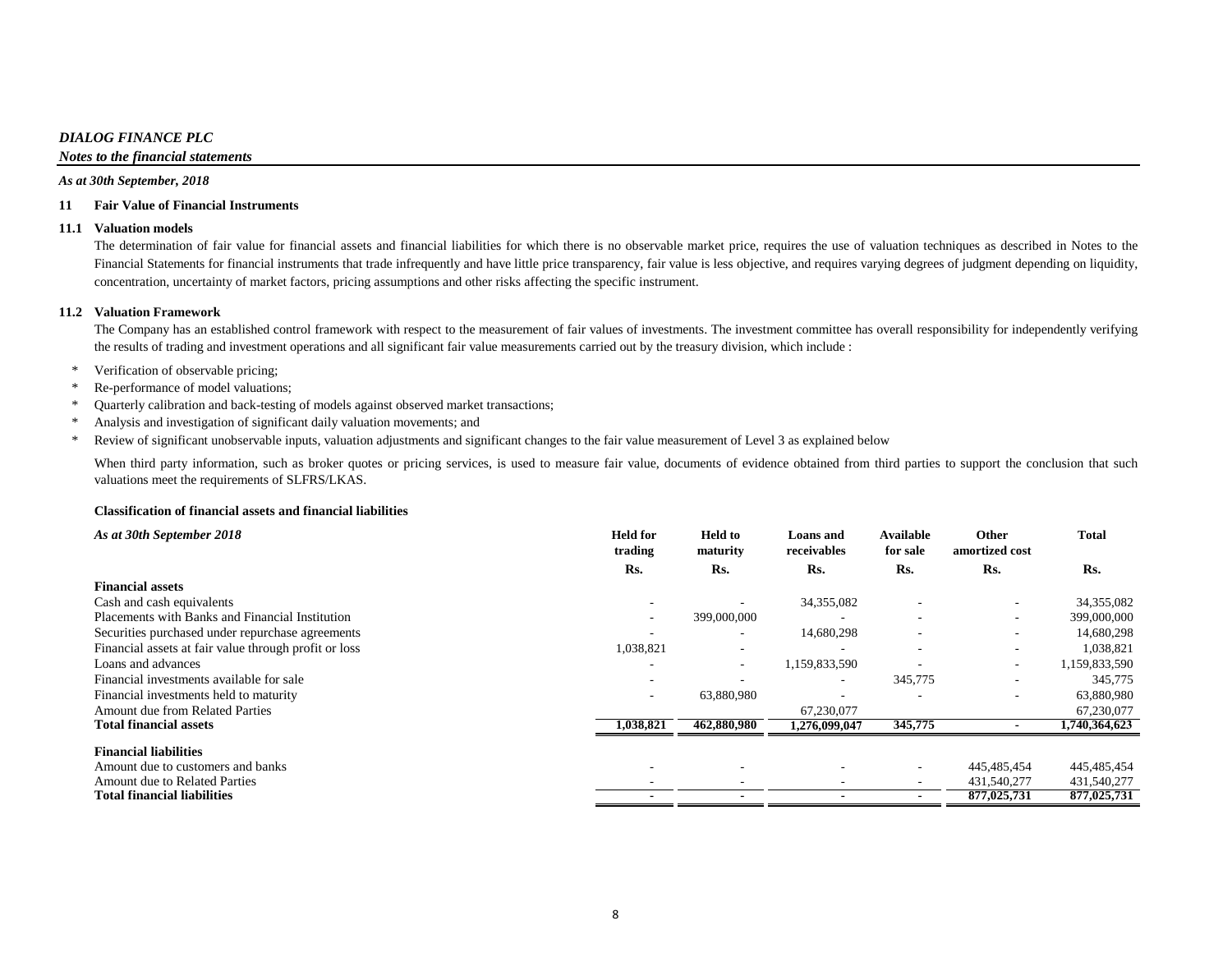*As at 30th September, 2018*

# **11.3 Financial instruments measured at fair value - fair value hierarchy**

The amounts are based on the values recognized in the Statement of Financial Position.

|                                                       | <b>Level 1</b> | Level 2                  | Level 3 | <b>Total</b> |
|-------------------------------------------------------|----------------|--------------------------|---------|--------------|
|                                                       | Rs.            | Rs.                      | Rs.     | Rs.          |
| As at 30th September 2018                             |                |                          |         |              |
| <b>Financial Assets</b>                               |                |                          |         |              |
| Financial assets at fair value through profit or loss | 1,038,821      | $\overline{\phantom{a}}$ |         | 1,038,821    |
| Financial investments available for sale $(*)$        |                |                          | 345,775 | 345,775      |
|                                                       | 1,038,821      |                          | 345,775 | 1,384,596    |
| As at 31 March 2018                                   |                |                          |         |              |
| <b>Financial Assets</b>                               |                |                          |         |              |
| Financial assets at fair value through profit or loss | 1,568,234      | $\overline{\phantom{0}}$ |         | 1,568,234    |
| Financial investments available for sale $(*)$        |                | $\overline{\phantom{a}}$ | 345,775 | 345,775      |
|                                                       | 1,568,234      |                          | 345,775 | 1,914,009    |

(\*) Value of unquoted shares of Rs. 0.34 Mn as at end of the 30th September 2018 (Rs.0.34 Mn as at end of 31st March 2018) categorized under financial investments available for sale, whose fair value cannot be reliably measured is stated at cost in the Statement of Financial Position as permitted by the Sri Lanka Accounting Standards - LKAS 39 on "Financial Instruments: Recognition and Measurement".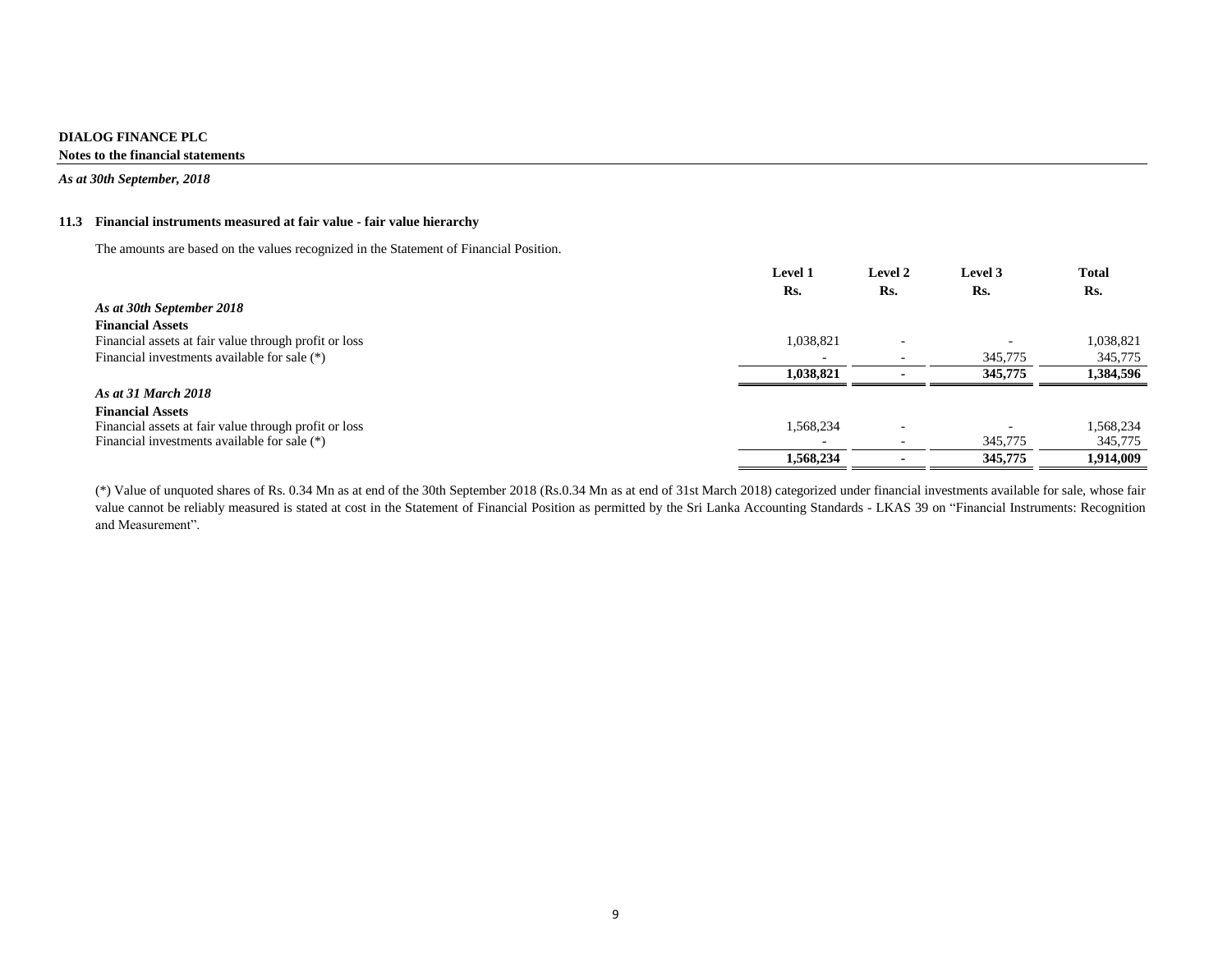# *DIALOG FINANCE PLC*

*Notes to the financial statements*

# **12 Right Issue Funds Utilization as at 30th September 2018**

| Objective<br>Number | Objective as<br>per Circular                        | Amount<br>allocated as<br>per Circular<br>LKR | <b>Proposed date of</b><br>Utilization as per<br><b>Circular</b> | <b>Amount allocated</b><br>from proceeds in<br>LKR(A) | % of Total<br><b>Proceeds</b> | Amounts<br>utilization in<br>LKR<br>(B) | % of utilization<br>against allocation<br>(B/A) | <b>Clarification if not fully utilized</b><br>including where the funds are<br>invested |
|---------------------|-----------------------------------------------------|-----------------------------------------------|------------------------------------------------------------------|-------------------------------------------------------|-------------------------------|-----------------------------------------|-------------------------------------------------|-----------------------------------------------------------------------------------------|
|                     | 1 To expand the lending portfolio<br>of the company | 597,609,551                                   | Financial Year 2018/19                                           | 597,719,613                                           | 99.76%                        | 198,719,613                             | 33%                                             | Remaining funds are Placed with<br><b>Banks and Financial Institutes</b>                |
|                     | $2$ Expenses relating to the R/I                    | 1,540,000                                     | Financial Year 2018/19                                           | ,429,938                                              | 0.24%                         | 429,938                                 | 100%                                            |                                                                                         |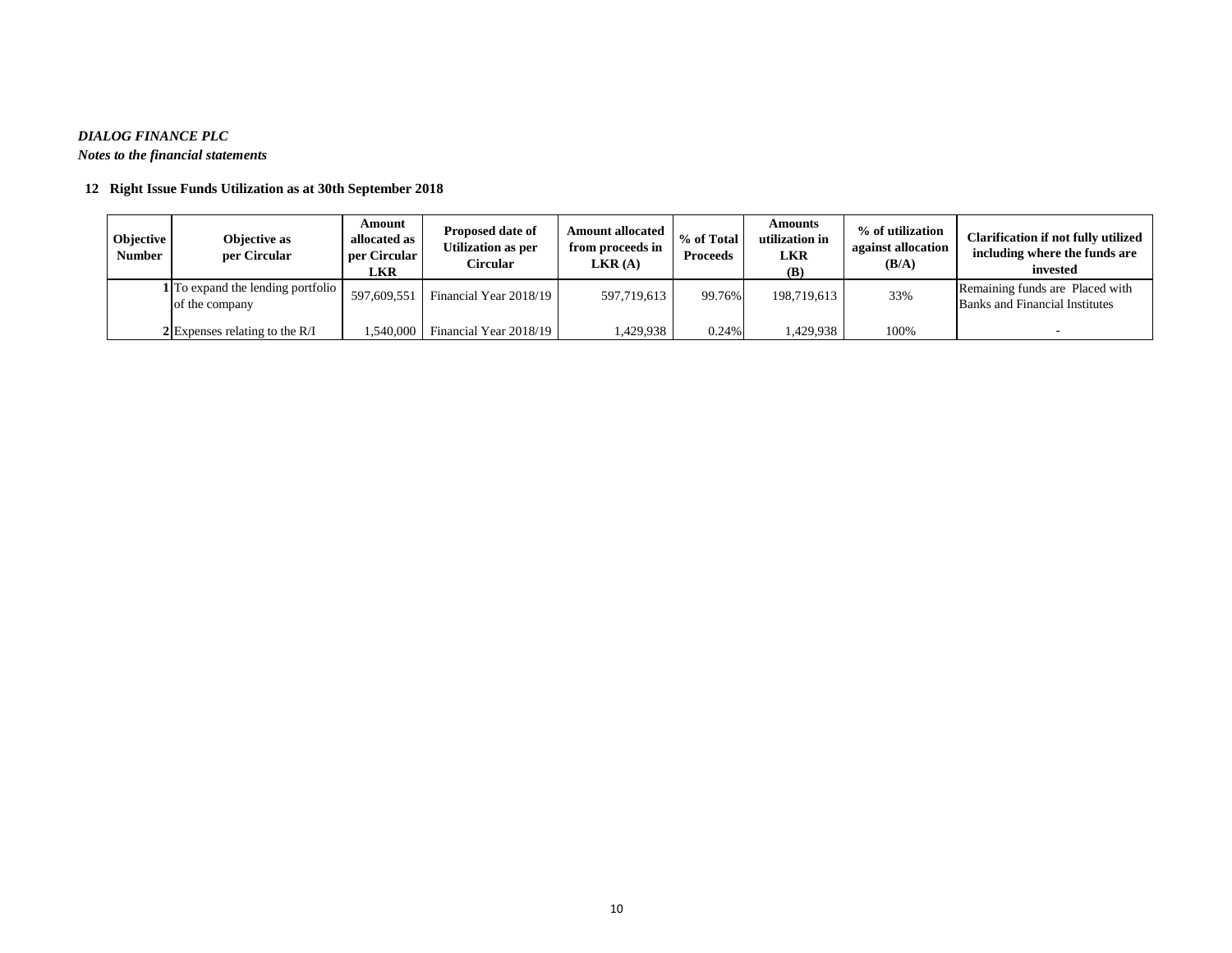## **DIALOG FINANCE PLC SELECTED PERFORMANCE INDICATORS**

| <b>Item</b>                                                                                         | As at<br>30.09.2018  | As at<br>30.09.2017  |
|-----------------------------------------------------------------------------------------------------|----------------------|----------------------|
| <b>Regulatory Capital Adequacy</b>                                                                  |                      |                      |
| Core Capital (Tier I Capital), Rs. '000                                                             | 1,009,166            | 432,999              |
| Total Capital Base, Rs. '000<br>Risk Weighted Assets, Rs. '000                                      | 985,202<br>2,050,101 | 435,624<br>1,149,918 |
| <b>Core Capital Adequacy Ratio</b>                                                                  |                      |                      |
| (As a % of Risk Weighted Assets - Minimum requirement - 5%)                                         | 48.00%               | 37.65%               |
| <b>Total Capital Adequacy Ratio</b><br>(As a % of Risk Weighted Assets - Minimum requirement - 10%) | 48.06%               | 37.88%               |
| <b>Capital Funds to Deposit Liabilities Ratio</b><br>(Minimum requirement, 10%)                     | 108.40%              | 62.09%               |
| <b>Assets Quality (Quality of Loan Portfolio)</b>                                                   |                      |                      |
| Gross Non-Performing Accommodations, Rs'000                                                         | 154,801              | 72,932               |
| Gross Non-Performing Accommodations Ratio, %<br>Net-Non Performing Accommodations Ratio, %          | 11.40%<br>1.75%      | 6.31%<br>0.92%       |
| <b>Profitability</b>                                                                                |                      |                      |
| Interest Margin, %                                                                                  | 8.68%                | 8.71%                |
| Return on Assets (Before Taxes), %<br>Return on Equity(After Taxes), %                              | $-4.23%$<br>$-7.63%$ | 1.17%<br>1.91%       |
| <b>Regulatory Liquidity (Rs. '000)</b>                                                              |                      |                      |
| Required minimum amount of Liquid Assets                                                            | 85,353               | 81,728               |
| Available amount of Liquid Assets                                                                   | 118,566              | 134,328              |
| Required minimum amount of Government Securities<br>Available amount of Government Securities       | 61,582<br>76,654     | 51,990<br>83,541     |
| <b>Memorandum Information</b>                                                                       |                      |                      |
| Number of employees                                                                                 | 65                   | 40                   |
| Number of branches                                                                                  | 02                   | 02                   |